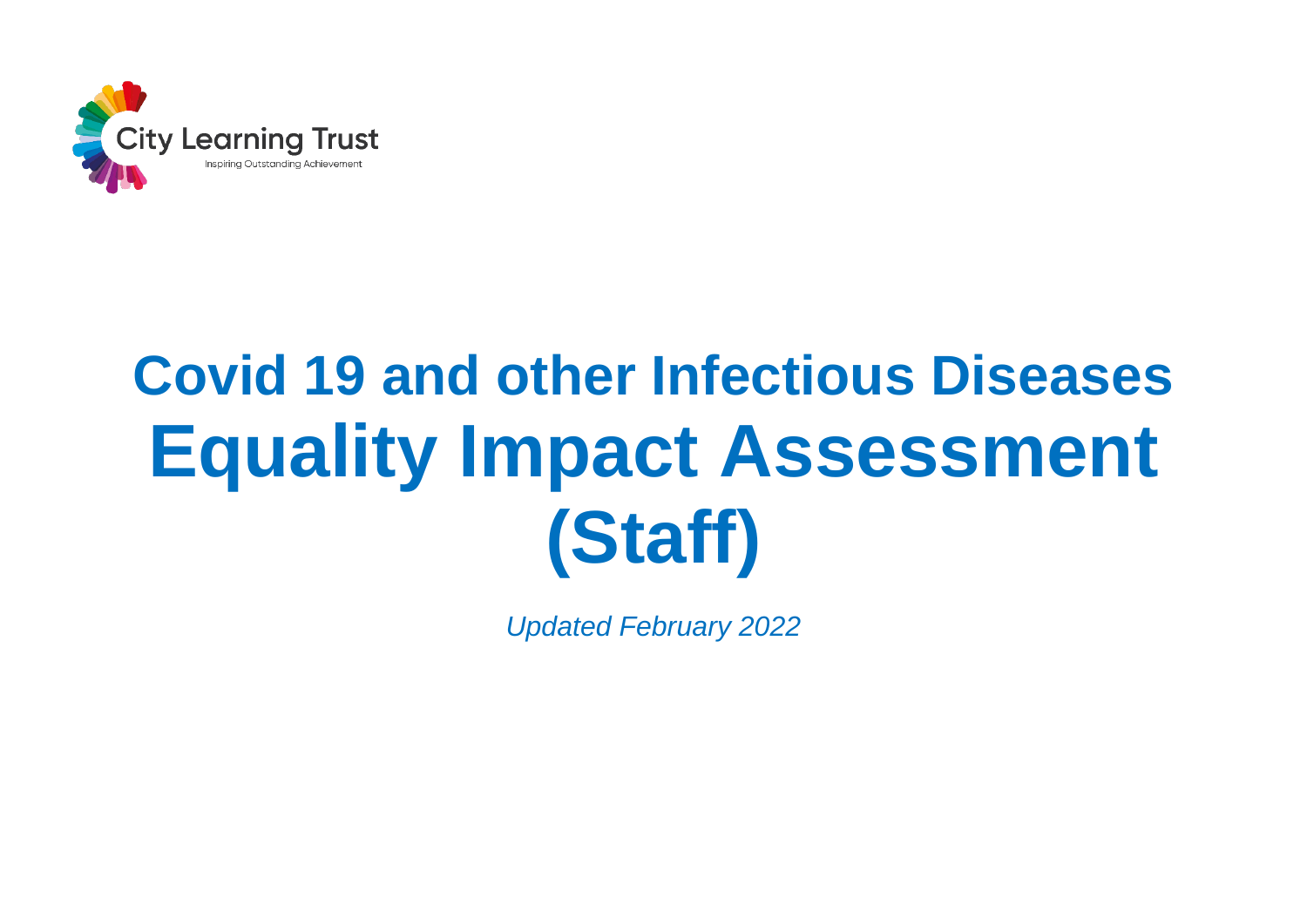Our Equality Impact Assessment is to support us in meeting our duties under the Equality Act (2010) to take account of the needs and impacts of the proposal or function in relation to people with protected characteristics. This is an ongoing duty. Along with our Covid 19 and other Infectious Diseases Risk Strategy, we are committed to keeping this assessment under review and we will continue to update it as necessary to ensure its continued effectiveness.

City Learning Trust is committed to demonstrating that it has 'due regard' for the Equality Act (2010) and the Public Sector Equality Duty Section 149 and as such, we keep under consideration and review the needs and implications for all colleagues with protected characteristics. At this time of a global pandemic, it is critical that we give specific consideration to implications of Covid 19 alongside other notifiable infectious diseases, for our staff, all of whom have the highest regard for and are fully committed to ensuring the highest quality of education, health, safety and well-being for our academy communities.

This assessment identifies the potential adverse effects on staff with protected characteristics, of the significant decision, in this case schools fully re-opening and remaining open across a range of local intervention scenarios and nationally imposed measures, including circuit breaks or lockdowns as deemed necessary. Under the Equalities Act (2010), there are nine protected characteristics: age, disability, gender reassignment, race, religion or belief, marriage and civil partnership, sexual orientation, pregnancy and maternity and sex.

Evidence is emerging of the disproportionate adverse effects of COVID-19 on people with protected characteristics specifically Gender, Black, Asian, and Minority Ethnic (BAME) people, LGBTQ+ people, Disabled People and Older People. We must consider this emerging evidence alongside existing evidence realting to specific infectious diseases, when planning mitigation around transmission, operations and contingency arrangements as part of our Risk Strategy.

Guidance used in assessment of Impact and identification of Reasonable Adjustments:

- **Covid Response: Living with Covid. 21st February 2022. [https://www.gov.uk/government/publications/covid-19-response-living-with-covid-](https://www.gov.uk/government/publications/covid-19-response-living-with-covid-19?utm_source=21%20February%202022%20C19&utm_medium=Daily%20Email%20C19&utm_campaign=DfE%20C19)[19?utm\\_source=21%20February%202022%20C19&utm\\_medium=Daily%20Email%20C19&utm\\_campaign=DfE%20C19](https://www.gov.uk/government/publications/covid-19-response-living-with-covid-19?utm_source=21%20February%202022%20C19&utm_medium=Daily%20Email%20C19&utm_campaign=DfE%20C19)**
- **Health Protection in Schools: March 2021.<https://www.gov.uk/government/publications/health-protection-in-schools-and-other-childcare-facilities>**
- **Actions for Schools:<https://www.gov.uk/government/publications/actions-for-schools-during-the-coronavirus-outbreak>**
- **People at higher risk from coronavirus<https://www.nhs.uk/conditions/coronavirus-covid-19/people-at-higher-risk/>**
- **Pregnant colleague[s https://www.rcog.org.uk/en/guidelines-research-services/guidelines/coronavirus-pregnancy/](https://www.rcog.org.uk/en/guidelines-research-services/guidelines/coronavirus-pregnancy/)**

## **Associated Documentation:**

- City learning Trust Risk Strategy Protection in Schools against Covid 19 and other Infectious diseases
- City Learning Trust Visitors to site protocols. (Additional mitigation as required)
- City Learning Trust Cross-site working protocols. (Additional mitigation as required)
- City Learning Trust Individual staff Risk Assessments

## **Please note:**

- This Equality Impact Assessment is designed around City learning Trust staff needs and should not be used as a generic model.
- Individual staff can liaise with HR directly as they need to with regard to a staff risk assessment, any questions they have and/or information they require support with.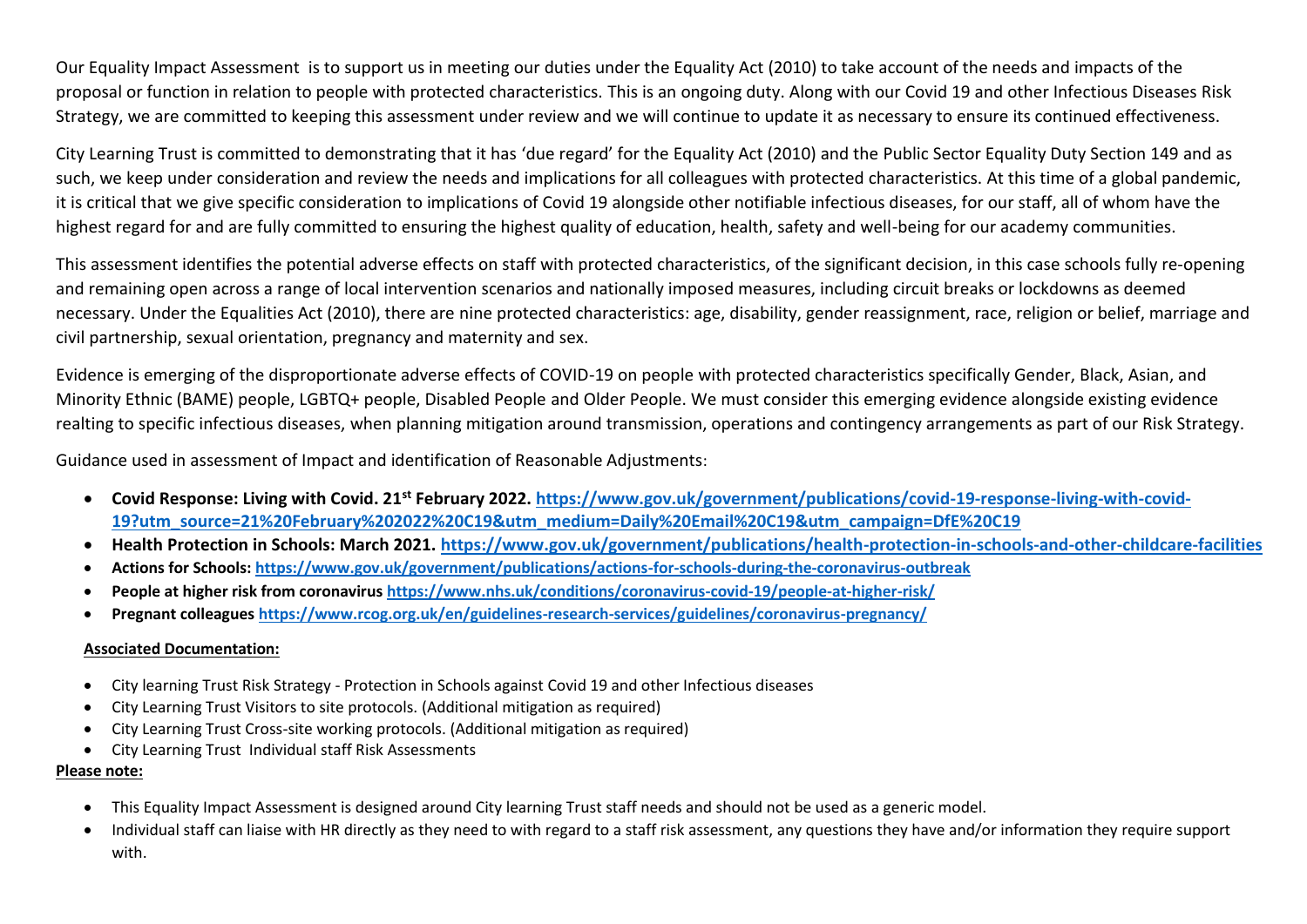| COVID-19 and other               | Link to Equalities and Duties/ CLT Risk Strategy - Protection in | Assessment conducted by:           | Marie Faichney - HR Director      |
|----------------------------------|------------------------------------------------------------------|------------------------------------|-----------------------------------|
| Infectious Diseases:             | Schools against Covid 19 and other Infectious diseases           |                                    | Sharon Bates - Executive          |
| <b>Equality impact</b>           |                                                                  |                                    | Director                          |
| $\frac{1}{2}$ assessment - Staff |                                                                  |                                    |                                   |
| <b>Sites</b>                     | Haywood Academy (City College)                                   | Assessment overseen by:            | <b>Executive Leadership Group</b> |
|                                  | <b>Trentham Academy</b>                                          |                                    | <b>Finance Audit and Risk</b>     |
|                                  | Mill Hill Primary Academy                                        |                                    | Committee.                        |
|                                  | <b>Smallthorne Primary Academy</b>                               |                                    | Dave Johnson - Internal           |
|                                  | Central Old Town Hall                                            |                                    | <b>Scrutiny Trustee.</b>          |
| Covered by this                  | All staff/all sites                                              | Assessment last review and update: | 24 <sup>th</sup> February 2022    |
| Assessment:                      |                                                                  |                                    |                                   |
|                                  |                                                                  | Assessment next review and update: | April 2022 (or sooner if          |
|                                  |                                                                  |                                    | guidance updates require this)    |

| <b>Groups with</b><br>protected | <b>Impact Comments:</b>                                                                                                                                                    | <b>Reasonable Adjustments Identified:</b>                                                                                                                                                                                                                                                                                            | <b>Comments if no</b><br>reasonable adjustments                                                                                                     | <b>Reasonable Adjustments</b><br>Impact |                          |                           |  |
|---------------------------------|----------------------------------------------------------------------------------------------------------------------------------------------------------------------------|--------------------------------------------------------------------------------------------------------------------------------------------------------------------------------------------------------------------------------------------------------------------------------------------------------------------------------------|-----------------------------------------------------------------------------------------------------------------------------------------------------|-----------------------------------------|--------------------------|---------------------------|--|
| characteristics                 |                                                                                                                                                                            |                                                                                                                                                                                                                                                                                                                                      | identified                                                                                                                                          | <b>Positive</b><br>Impact               | <b>Neutral</b><br>Impact | <b>Negative</b><br>Impact |  |
| Age (Adults only)               | Risk identified: Covid 19<br>Moderate Risk - 'Clinically<br>a)<br>Vulnerable' - those aged<br>over 70.                                                                     | Staff within this category have been advised<br>by the<br>NHS/government/CLT Risk Strategy to<br>a)<br>follow advice on control measures and<br>additional mitigation which could be<br>considered (e.g. option regarding use of<br>face coverings) An individual staff risk<br>assessment undertaken with all staff as<br>required. | Not Applicable - all<br>reasonable adjustments<br>have been made and will<br>continue to be made<br>linked to individual staff<br>risk assessments. | X<br>X                                  |                          |                           |  |
|                                 | Current evidence that<br>b)<br>those aged over 50 of<br>BAME ethnicity,<br>particularly those with<br>comorbidities, may be<br>associated with increased<br>vulnerability. | b) An individual staff risk assessment<br>undertaken with all staff in this category,<br>linked to job role and any cumulative<br>vulnerability.                                                                                                                                                                                     |                                                                                                                                                     | X                                       |                          |                           |  |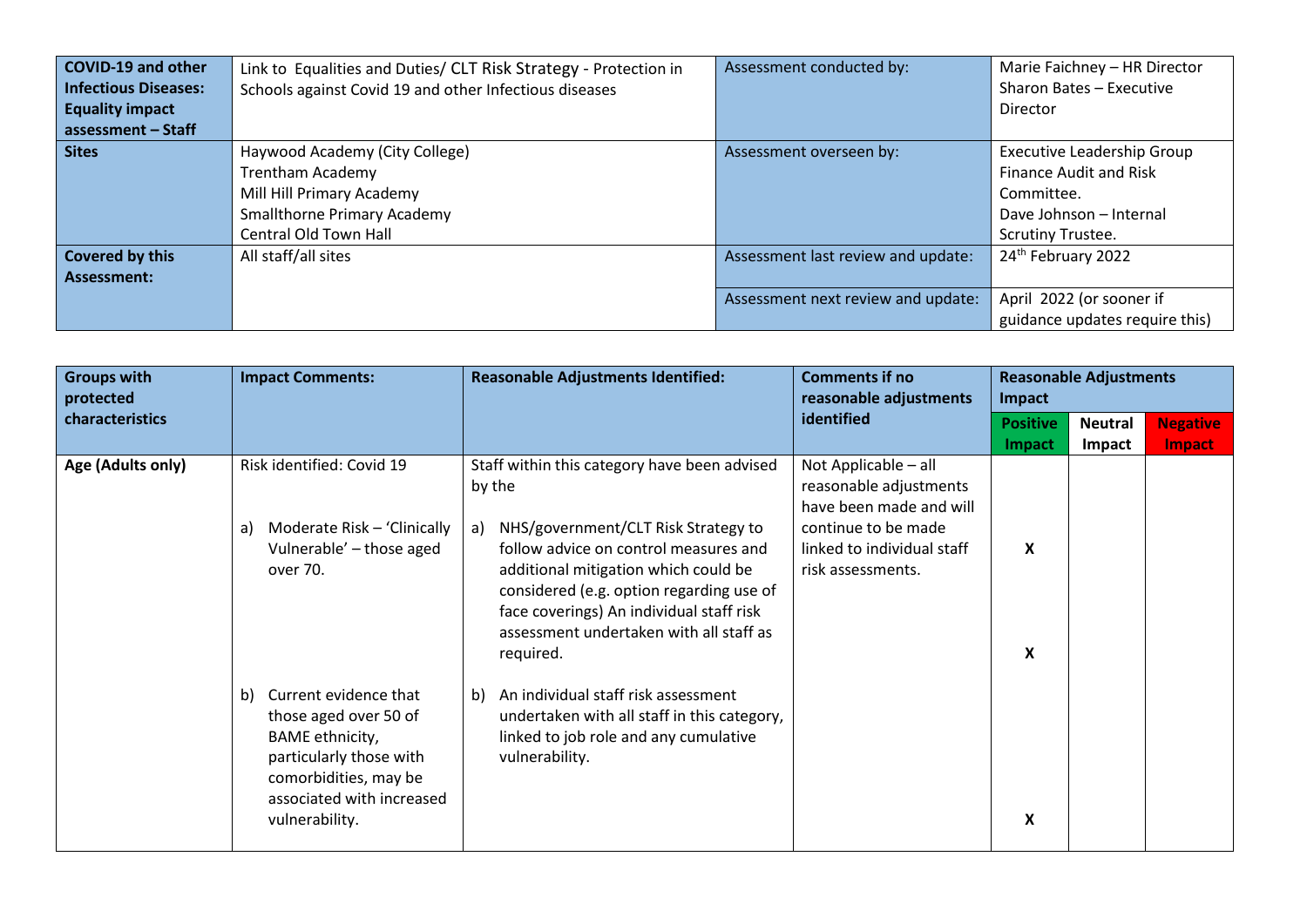| C) | Current evidence that      | An individual staff risk assessment<br>C)       |                           |  |  |
|----|----------------------------|-------------------------------------------------|---------------------------|--|--|
|    | those aged over 60 of      | undertaken with all staff in this category,     |                           |  |  |
|    | White European             | linked to job role and any cumulative           |                           |  |  |
|    | ethnicities, may be        | vulnerability.                                  |                           |  |  |
|    | associated with increased  |                                                 |                           |  |  |
|    | vulnerability.             | All the above risk assessments have also        | Feb 22 - HR Review of all |  |  |
|    |                            | been cross-related to NHS/Gov.Uk identified     | risk assessments for      |  |  |
| d) | Immuno suppressed staff    | high risk and vulnerability categories and are  | identified staff, at      |  |  |
|    | - additional references to | bespoke to individual staff.                    | removal of remaining      |  |  |
|    | guidance Feb 22            |                                                 | national restrictions.    |  |  |
|    |                            | All staff are given updated briefings when      |                           |  |  |
|    |                            | any changes are made to the Risk Strategy       |                           |  |  |
|    |                            | and all staff are aware that HR support is      |                           |  |  |
|    |                            | continuously available to them as needed.       |                           |  |  |
|    |                            |                                                 |                           |  |  |
|    |                            | Risk strategy updated Feb 22 for staff to       |                           |  |  |
|    |                            | reference:                                      |                           |  |  |
|    |                            | If staff were previously identified as being in |                           |  |  |
|    |                            | one of these groups, they are advised to        |                           |  |  |
|    |                            | continue to follow the guidance contained       |                           |  |  |
|    |                            | in: https://www.gov.uk/guidance/covid-19-       |                           |  |  |
|    |                            | coronavirus-restrictions-what-you-can-and-      |                           |  |  |
|    |                            | cannot-do#understanding-your-personal-          |                           |  |  |
|    |                            | risk-in-different-settings-and-scenarios        |                           |  |  |
|    |                            | Staff with a weakened immune<br>$\bullet$       |                           |  |  |
|    |                            | system MUST inform HR and should follow         |                           |  |  |
|    |                            | guidance:                                       |                           |  |  |
|    |                            | https://www.gov.uk/government/publicatio        |                           |  |  |
|    |                            | ns/covid-19-guidance-for-people-whose-          |                           |  |  |
|    |                            | immune-system-means-they-are-at-higher-         |                           |  |  |
|    |                            | risk/covid-19-guidance-for-people-whose-        |                           |  |  |
|    |                            |                                                 |                           |  |  |
|    |                            | immune-system-means-they-are-at-higher-         |                           |  |  |
|    |                            | risk                                            |                           |  |  |
|    |                            |                                                 |                           |  |  |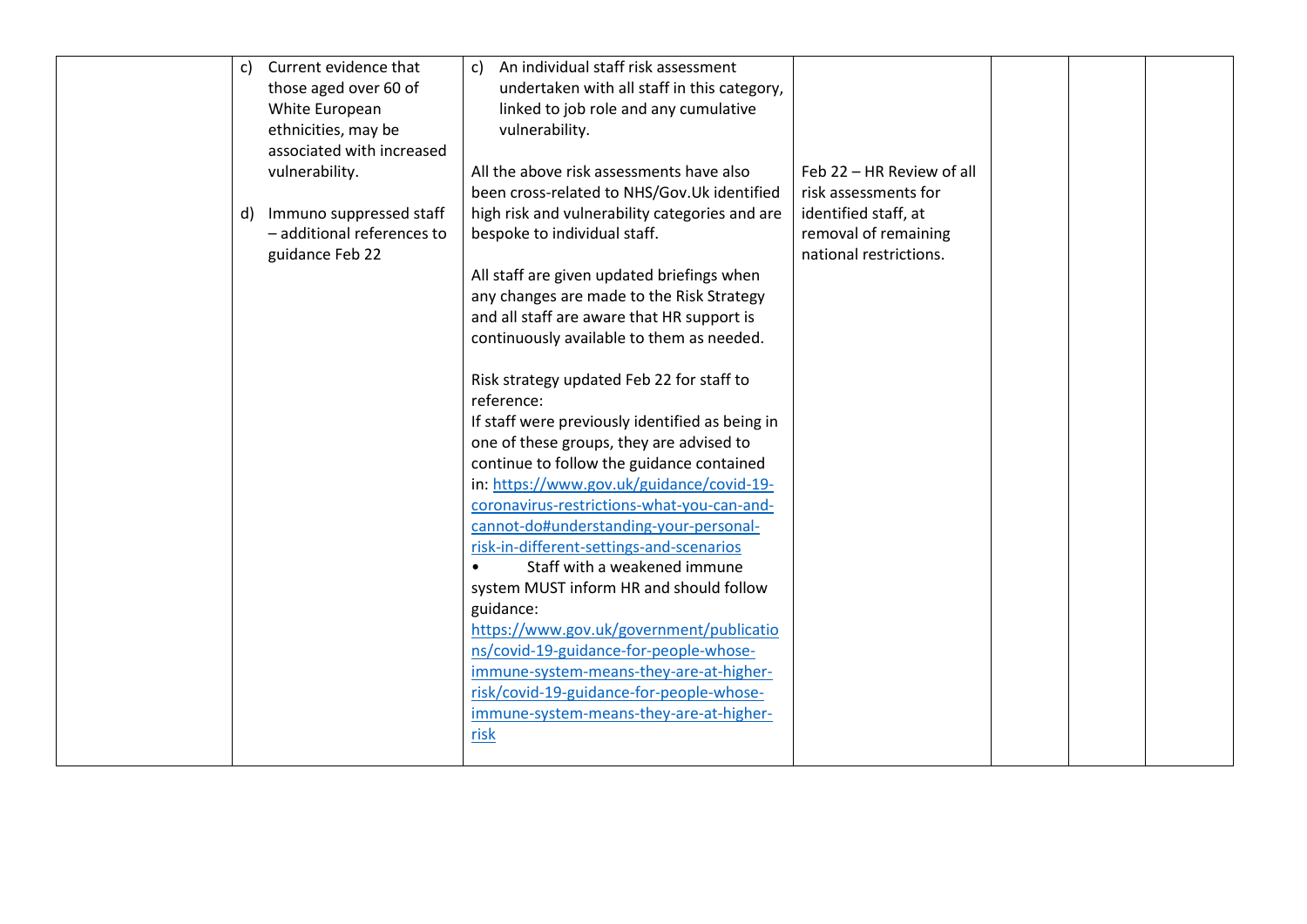| <b>Pregnancy and</b> | Covid 19: Moderate Risk -                                | Staff within this category have been advised                                         | Not Applicable - all                           | $\boldsymbol{\mathsf{X}}$ |                           |  |
|----------------------|----------------------------------------------------------|--------------------------------------------------------------------------------------|------------------------------------------------|---------------------------|---------------------------|--|
| <b>Maternity</b>     | 'Clinically Vulnerable' -                                | by the NHS/government/RCOG to follow                                                 | reasonable adjustments                         |                           |                           |  |
|                      | Pregnancy.                                               | advice on control measures and additional                                            | have been made and will                        |                           |                           |  |
|                      |                                                          | mitigation as recommended by their                                                   | continue to be made                            |                           |                           |  |
|                      |                                                          | GP/Midwife. Control measures are outlined                                            | linked to individual staff                     |                           |                           |  |
|                      |                                                          | in the Trust Risk Strategy. An individual staff                                      | risk assessments.                              |                           |                           |  |
|                      |                                                          | risk assessment undertaken with all staff in                                         |                                                |                           |                           |  |
|                      |                                                          | this category, linked to job role and any                                            | Regular review and                             |                           |                           |  |
|                      |                                                          | cumulative vulnerability.                                                            | update of staff risk                           |                           |                           |  |
|                      |                                                          |                                                                                      | assessments in place via                       |                           |                           |  |
|                      |                                                          | December 2021: RCOG Guidance updated                                                 | HR.                                            |                           |                           |  |
|                      |                                                          | 6 <sup>th</sup> December 2021 and available to staff as                              |                                                |                           |                           |  |
|                      |                                                          | required. Individual support via HR                                                  |                                                |                           |                           |  |
|                      |                                                          | available.                                                                           |                                                |                           |                           |  |
|                      |                                                          | January 2022: ROCOG Guidance updated                                                 |                                                |                           |                           |  |
|                      |                                                          | V14.3 11th January 2022                                                              |                                                |                           |                           |  |
|                      |                                                          |                                                                                      |                                                |                           |                           |  |
|                      |                                                          |                                                                                      |                                                |                           |                           |  |
|                      | <b>Other Infectious Diseases</b>                         | CLT Risk Strategy updated February 2022 to                                           |                                                |                           |                           |  |
|                      |                                                          | include latest available Govt guidance                                               |                                                |                           |                           |  |
|                      |                                                          | related to infectious diseases in schools and                                        |                                                |                           |                           |  |
|                      |                                                          | associated risks. Staff Health section lists key                                     |                                                |                           |                           |  |
|                      | Covid 19: Current evidence                               | risks to keep staff informed<br>An individual staff risk assessment                  |                                                | $\boldsymbol{\mathsf{X}}$ |                           |  |
| Race                 |                                                          |                                                                                      | Not Applicable - all<br>reasonable adjustments |                           |                           |  |
|                      | that ethnicity of a BAME<br>background may be associated | undertaken with all staff in this category,<br>linked to job role and any cumulative | have been made and will                        |                           |                           |  |
|                      | with increased vulnerability                             | vulnerability.                                                                       | continue to be made                            |                           |                           |  |
|                      |                                                          |                                                                                      | linked to individual staff                     |                           |                           |  |
|                      |                                                          |                                                                                      | risk assessments.                              |                           |                           |  |
|                      |                                                          |                                                                                      |                                                |                           |                           |  |
| <b>Religion or</b>   | No evidence of any                                       | Not required/applicable                                                              | Not required/applicable                        |                           | $\boldsymbol{\mathsf{x}}$ |  |
| belief               | impact/guidance to                                       |                                                                                      |                                                |                           |                           |  |
|                      | recommend mitigation                                     |                                                                                      |                                                |                           |                           |  |
| Sex                  | Covid 19:                                                | HR have completed an individual staff risk                                           | Not Applicable - all                           | $\boldsymbol{\mathsf{X}}$ |                           |  |
|                      | Males being at higher risk of                            | assessment as required with any identified                                           | reasonable adjustments                         |                           |                           |  |
|                      | being admitted to hospital -                             | staff linked to job role and any cumulative                                          | have been made and will                        |                           |                           |  |
|                      | evidence emerging.                                       | vulnerability.                                                                       | continue to be made                            |                           |                           |  |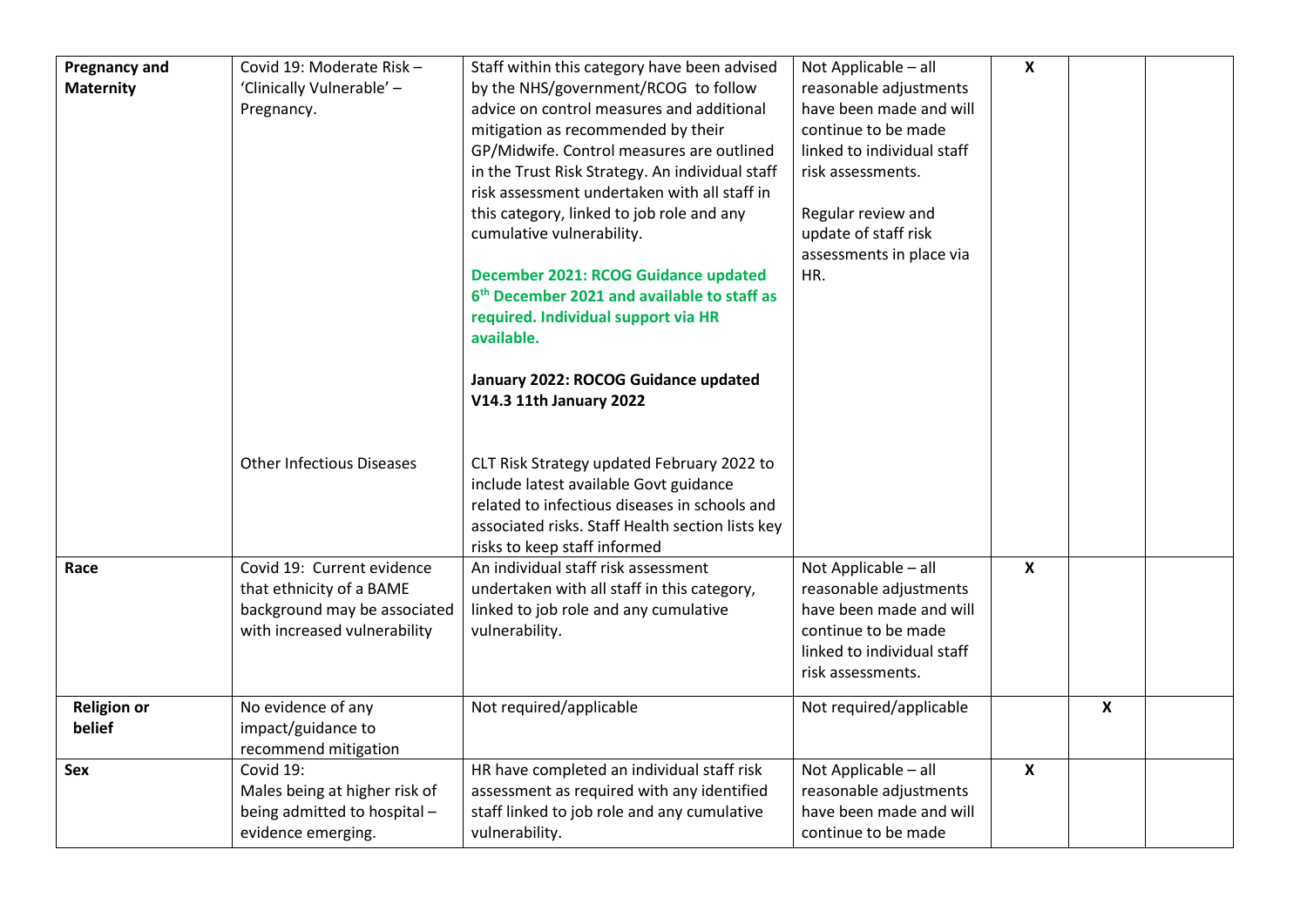|  | linked to individual staff |  |  |
|--|----------------------------|--|--|
|  | risk assessments.          |  |  |
|  |                            |  |  |

| <b>Groups with</b><br>protected | <b>Impact Comments:</b>                                                                                                                                                                                                                                                                                                                                                                                                                                                                                                                                                            | <b>Reasonable Adjustments Identified:</b>                                                                                                                                                                                                                                                                                                                                                                                                                                                                                                                                                                                                                                                                                                                                                                                                                                                                                                                    | <b>Comments if no</b><br>reasonable adjustments                                                  | <b>Reasonable Adjustments</b><br>Impact |                |                 |  |
|---------------------------------|------------------------------------------------------------------------------------------------------------------------------------------------------------------------------------------------------------------------------------------------------------------------------------------------------------------------------------------------------------------------------------------------------------------------------------------------------------------------------------------------------------------------------------------------------------------------------------|--------------------------------------------------------------------------------------------------------------------------------------------------------------------------------------------------------------------------------------------------------------------------------------------------------------------------------------------------------------------------------------------------------------------------------------------------------------------------------------------------------------------------------------------------------------------------------------------------------------------------------------------------------------------------------------------------------------------------------------------------------------------------------------------------------------------------------------------------------------------------------------------------------------------------------------------------------------|--------------------------------------------------------------------------------------------------|-----------------------------------------|----------------|-----------------|--|
| characteristics                 |                                                                                                                                                                                                                                                                                                                                                                                                                                                                                                                                                                                    |                                                                                                                                                                                                                                                                                                                                                                                                                                                                                                                                                                                                                                                                                                                                                                                                                                                                                                                                                              | identified                                                                                       | <b>Positive</b>                         | <b>Neutral</b> | <b>Negative</b> |  |
|                                 |                                                                                                                                                                                                                                                                                                                                                                                                                                                                                                                                                                                    |                                                                                                                                                                                                                                                                                                                                                                                                                                                                                                                                                                                                                                                                                                                                                                                                                                                                                                                                                              |                                                                                                  | Impact                                  | Impact         | Impact          |  |
| <b>Disability</b>               | High Risk - 'Clinically<br>a)<br><b>Extremely Vulnerable':</b><br>Specific medical<br>conditions have been<br>identified as placing<br>someone at greatest risk<br>of severe illness from<br>coronavirus.<br>1. Updated guidance for<br><b>Clinically extremely</b><br>vulnerable $-5$ <sup>th</sup><br>November 2020<br>2. Updated guidance<br><b>January 2021 regarding</b><br><b>Local Tier 4 areas - CEV</b><br>shielding<br>recommendations.<br>3. Updated guidance 22nd<br>February 2021, in<br>readiness for wider<br>opening of schools -<br>shielding<br>recommendations. | After 1st August 2020 the government<br>a)<br>has advised that the need to shield has<br>ended and all Clinically Extremely<br>Vulnerable colleagues should now follow<br>the advice given to Clinically Vulnerable<br>colleagues as set out below. In the case<br>of previously shielding colleagues, an<br>individual risk assessment has been<br>completed in all cases.<br>1. Update $5th$ November 2020 – following<br><b>Government release of additional</b><br>update related to national lockdown<br>criteria. Review undertaken of<br>extremely clinically vulnerable criteria<br>published by the Government. All staff<br>affected have had RA revisited and<br>updated. Where staff have received<br>letters advising that they should work<br>from home, this has been actioned<br>accordingly. This will be reviewed<br>further as required, in line with ongoing<br>updates from national level.<br>2. All CEV staff RA re-visited by HR and | Not Applicable - all<br>reasonable adjustments<br>have been made and will<br>continue to be made | $\boldsymbol{X}$<br>X<br>X              |                |                 |  |
|                                 | 4. Updated guidance from<br>1 <sup>st</sup> April. CEV people no<br>longer required to shield                                                                                                                                                                                                                                                                                                                                                                                                                                                                                      | CEV staff will remain shielding/working<br>from home until national advice is<br>updated/local tier change indicates                                                                                                                                                                                                                                                                                                                                                                                                                                                                                                                                                                                                                                                                                                                                                                                                                                         |                                                                                                  |                                         |                |                 |  |
|                                 | unless specifically advised<br>to do so by a clinician.                                                                                                                                                                                                                                                                                                                                                                                                                                                                                                                            | otherwise.                                                                                                                                                                                                                                                                                                                                                                                                                                                                                                                                                                                                                                                                                                                                                                                                                                                                                                                                                   |                                                                                                  |                                         |                |                 |  |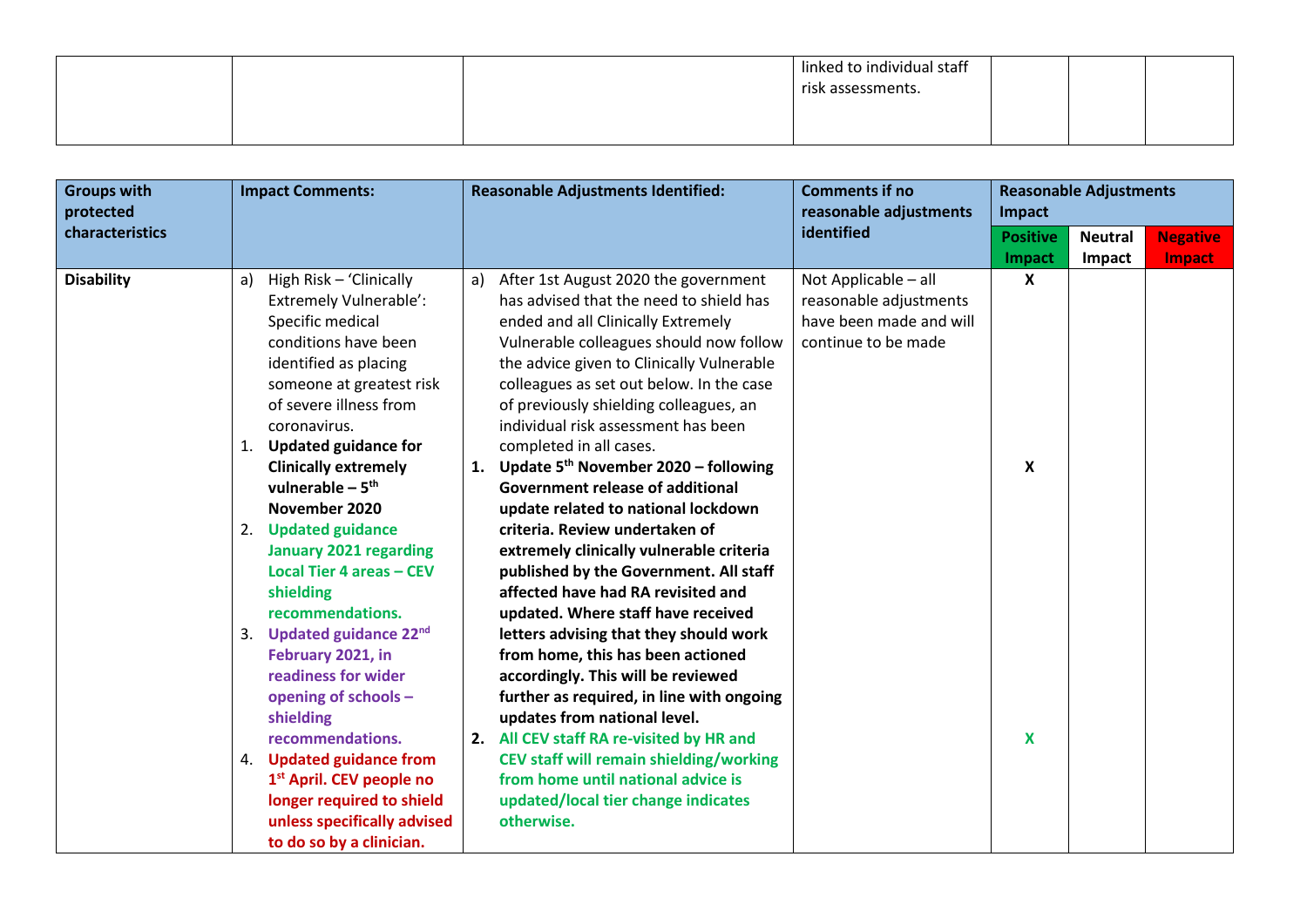|    | <b>Advice is to work from</b>     |    | 3. All CEV staff RA re-visited by HR and       |                           |  |
|----|-----------------------------------|----|------------------------------------------------|---------------------------|--|
|    | home where possible, if           |    | <b>CEV staff will remain shielding/working</b> | X                         |  |
|    | not possible - can return         |    | from home until national advice is             |                           |  |
|    | to work.                          |    | updated.                                       |                           |  |
|    | 5. May 2021 updates $-$ no        |    | 4. Risk strategy updated to reflect govt.      |                           |  |
|    | changes, although the             |    | guidance. All CEV staff will be                | X                         |  |
|    | <b>Trust leaves an option for</b> |    | supported by HR and risk assessments           |                           |  |
|    | all colleagues to continue        |    | will be updated individually.                  |                           |  |
|    | using face coverings              |    | 5. May 21 - Risk strategy includes this        | $\boldsymbol{X}$          |  |
|    | where recommendations             |    | option as a staff personal choice              |                           |  |
|    | are no longer in place, if        |    | 6. July 21 easing of 'in law' restrictions.    |                           |  |
|    | they wish to do so.               |    | Individual staff risk assessments will         | $\boldsymbol{X}$          |  |
|    | 6. Updated guidance July          |    | explore and implement optional                 |                           |  |
|    | 2021 - change in control          |    | additional mitigation on a case by case        |                           |  |
|    | measures. 'In law'                |    | basis.                                         |                           |  |
|    | recommendations eased,            |    | 7. HR review of individual staff RA as         |                           |  |
|    | but remain optional               |    | required. Additional advice from HR            |                           |  |
|    | recommendations.                  |    | available to staff on request as needed.       |                           |  |
|    | 7. Updated December 2021          |    | 8. HR review of individual staff RA as         |                           |  |
|    | in light of additional Govt       |    | required. Additional advice from HR            |                           |  |
|    | guidance on Omicron               |    | available to staff on request as needed.       |                           |  |
|    | variant/Plan B measures           |    |                                                | $\boldsymbol{\mathsf{X}}$ |  |
|    | 8. Feb 22 - updated               |    |                                                |                           |  |
|    | dcocumentation and                |    |                                                |                           |  |
|    | circulation to staff.             |    |                                                |                           |  |
|    |                                   |    |                                                |                           |  |
|    |                                   |    |                                                |                           |  |
|    | b) Moderate Risk - 'Clinically    | b) | Staff within this category, have been          |                           |  |
|    | Vulnerable': Identified           |    | advised by the NHS/govt to follow advice       |                           |  |
|    | health conditions have            |    | on additional measures. Control                |                           |  |
|    | been identified as placing        |    | measures and additional mitigation             |                           |  |
|    | someone at higher risk of         |    | options are outlined in the Trust Risk         | X                         |  |
|    | severe illness from               |    | Strategy. An individual staff risk             |                           |  |
|    | coronavirus.                      |    | assessment undertaken with all staff in        |                           |  |
|    |                                   |    | this category, linked to job role and any      |                           |  |
|    |                                   |    | cumulative vulnerability.                      |                           |  |
| C) | Other - Do not fall into          |    |                                                |                           |  |
|    | one of the above                  |    |                                                |                           |  |